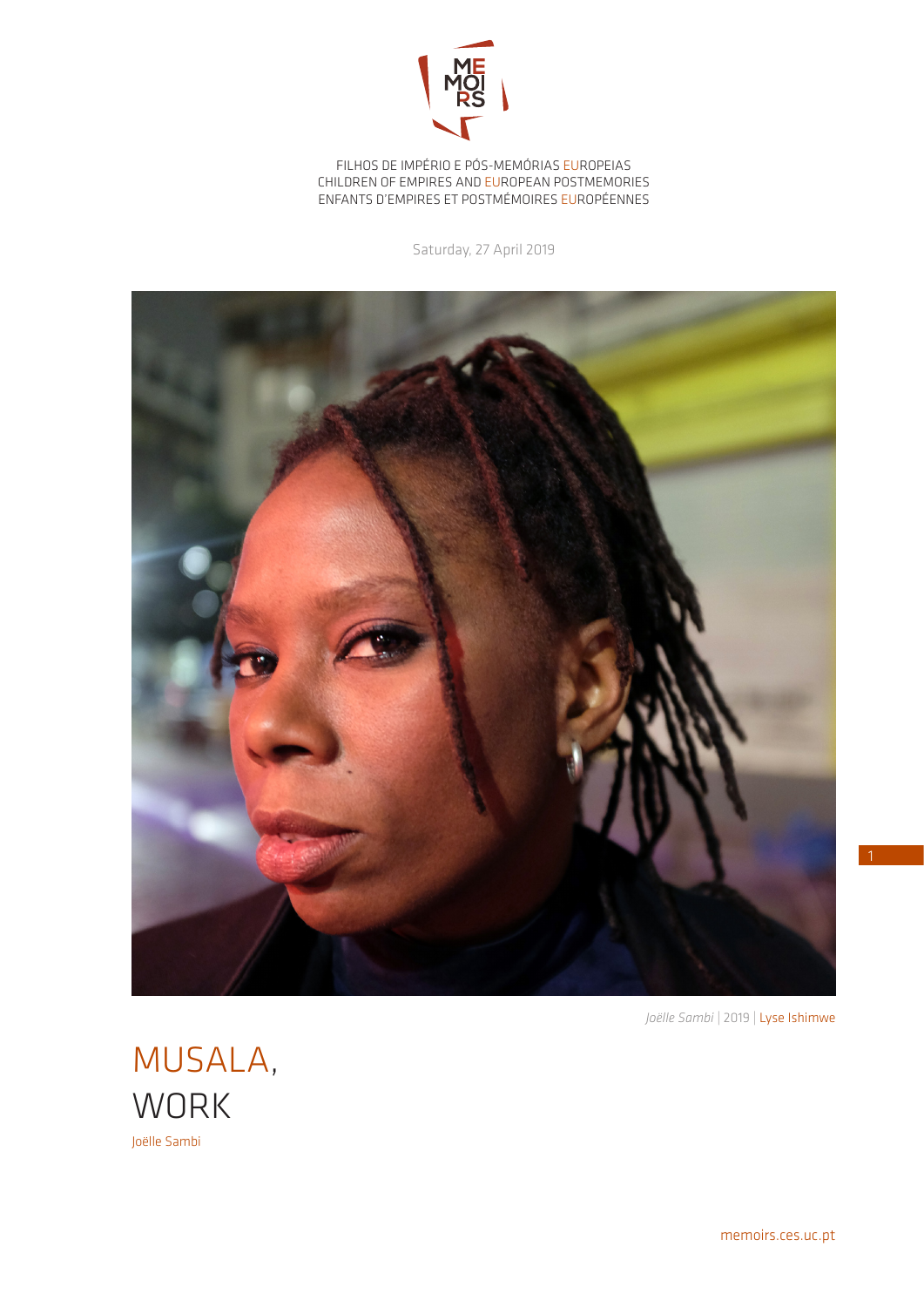

It's that you have to walk on nails and grin, teeth in wind: to your troop of colleagues around the coffee machine (pause)

Three times per day. Three times.

Even if it's already the final straw, even if it's the same colleagues and you've already crossed them in the lift, in the corridor, on the 3rd floor, in meetings and sometimes - unlucky – coming out of the loo. Even if you do not want to,

That you no longer want to.

And you don't believe in all this permanent Teambuilding.

Because it's too much and you don't give a toss about the random chat. Looking sharp - perfecto (1) for the boss.

Or about this faraway socialist family whose stench of betrayal sullies our ideals. Make yourself, with all the others, into a mass of militant workers. Neurotics. Gentrified.

You've got to walk down the white stripes that cross the Open Space of shuttered hives glistening in the sun: elbowing to keep your place, emphasizing your success to excess. The law of the jungle is the strongest survive. A colourful PowerPoint? Me! A finely-honed introduction? Me again! The game is being the best. You've got to be the most well-informed of modern slaves, the most intelligent of course, and the most in thrall but above all, the proudest of it!

*Sala musala* they say! Work, pull your finger out.

You've got to follow the white lines.

Those who twist like tornadoes on your £50 note to land glittering in your proletarian nostrils.

Nurse your ambition and make room for Lethe.

To forget. Forget the orders, abstentions, contradictory instructions, lost battles. The shambles, the chaos, the lowliness, the vulnerability, the misery, the drought, the confusion, the injustice and The Man. Staff, deadlines, budgets, emails, spam, staplers and post-its, tweets and buzz. The fake politeness, the 'oohs' and 'aahs'. The red curves, the blue curves, rising, falling. Pats on the back, bonuses, end of the year, good wishes, smiles, grudges, hypocrisies, folders, badges, meetings, the nights, the days.